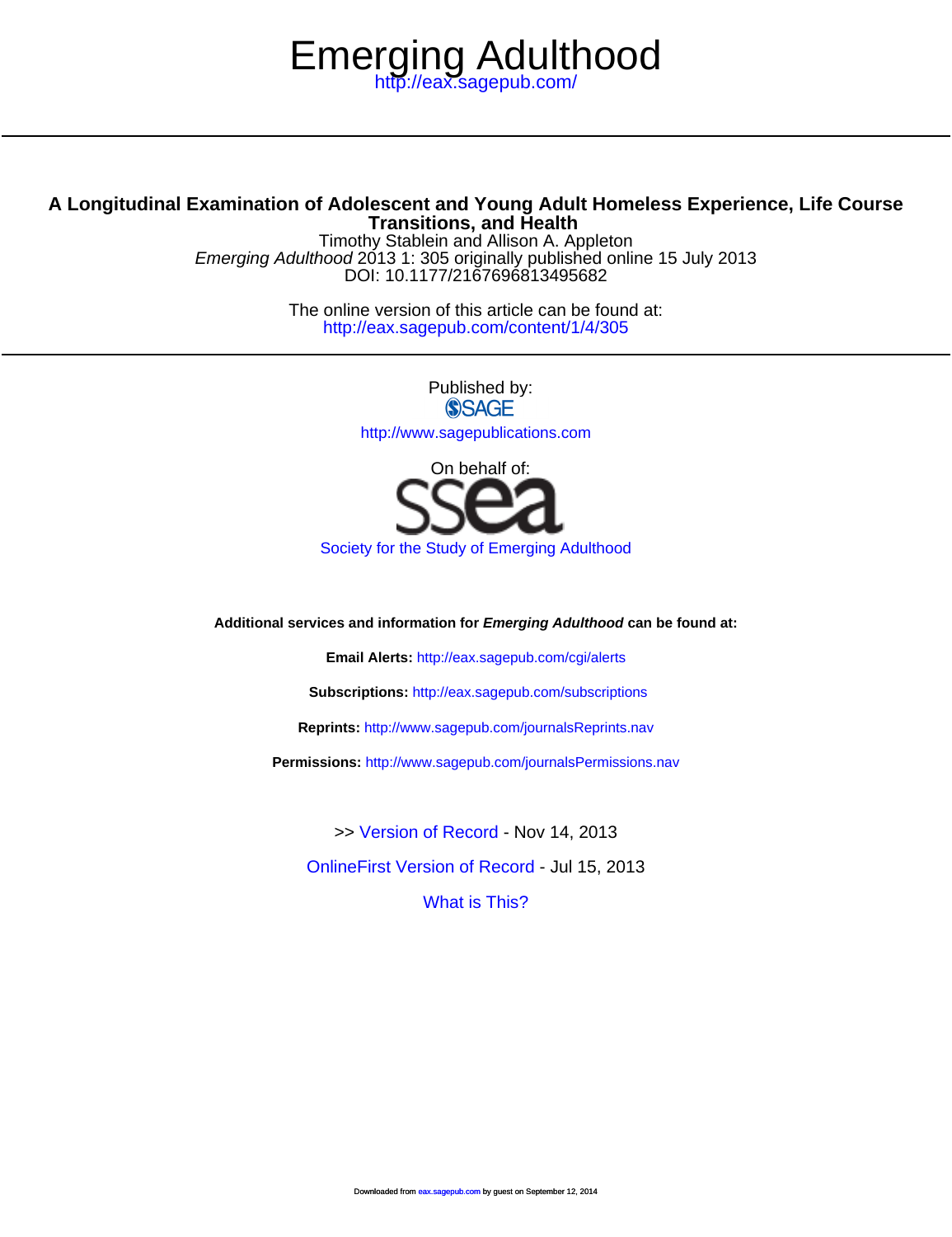# A Longitudinal Examination of Adolescent and Young Adult Homeless Experience, Life Course Transitions, and Health

Emerging Adulthood 1(4) 305-313  $\odot$  2013 Society for the Study of Emerging Adulthood and SAGE Publications Reprints and permission: [sagepub.com/journalsPermissions.nav](http://www.sagepub.com/journalsPermissions.nav) DOI: 10.1177/2167696813495682 [ea.sagepub.com](http://ea.sagepub.com)



Timothy Stablein<sup>1</sup> and Allison A. Appleton<sup>2</sup>

#### Abstract

While many have studied the antecedents of homelessness and health status among the actively homeless, no studies have evaluated the long-term health outcomes of formerly homeless adolescents and young adults. In this article, we examine the prospective association of early homeless experience and health outcomes after homelessness has subsided and whether factors that impede successful life course transitions following homeless experiences (e.g., low education attainment, depressive symptoms) mediate these associations. Among 4,651 National Longitudinal Survey of Youth–Child Study participants, formerly homeless adolescents and young adults (aged 15–25) were at greater risk of developing asthma, health-limiting conditions (HLCs), and fair/poor self-rated health over 8 years of follow-up, particularly among females. Factors that disrupt life course transitions mediated associations for asthma and HLCs. Using 20 years of life course information, this study demonstrates the enduring health risks for adolescents and young adults with homeless experience as they age.

### Keywords

adolescent homeless experience, adult health, transitions, life course

# Introduction

Although social scientists study the health implications of homelessness and life course transitions among adolescents and young adults, we know little about how early homeless experiences shape health later in life. Despite our rich understanding of the health status of young and actively homeless populations (see below), the struggle to understand long-term health consequences may be due to the relative scarcity of longitudinal data available about these groups (Klodawsky, Aubry, Nemiroff, Bonetta, & Willis, 2009). As a result, there have been no prospective studies to date of homelessness assessed during adolescence and young adulthood and health status in the years following a homeless experience.

During active periods of homelessness, adolescents and young adults experience poorer health than their domiciled counterparts across multiple domains including malnutrition, substance abuse, sexually transmitted diseases and depression (Bao, Whitbeck, & Hoyt, 2000; Baron, 2003; Finkelstein, 2005; Halcon & Lifson, 2004; Solorio et al., 2008; Thrane & Chen, 2010; Whitbeck, Hoyt, & Bao, 2000). They also have higher rates of specific physical health problems, including genitourinary problems, hepatitis, serious respiratory infections (pneumonia), lice, trauma (Wright, 1991), impaired cognitive functioning (Rubin et al., 1996), and asthma (Cutuli, Herbers, Rinaldi, Masten, & Oberg, 2010). Many of these disorders predate homeless experiences, but are also exacerbated by homeless conditions (Grant, Shapiro, et al., 2007; Whitbeck,

Hoyt, & Ackley, 1997) and a lack of access, avoidance, and unfamiliarity with health and social services (Hudson et al., 2010). Thus, health outcomes among homeless adolescents and young adults may be the result of a culmination of events that set in motion specific health risk trajectories, but which hinge on consequences relevant to the homeless experience itself.

Take, for example, asthma. The young and homeless are 3 to 6 times more likely to suffer from asthma than their nonhomeless counterparts and also have more severe asthma symptoms (Cutuli et al., 2010; McLean et al., 2004). Higher rates and severity of asthma symptoms may be the result of a number of ''triggers'' related to becoming and being actively homeless, including the disruption of health care, compromised living conditions, and psychosocial stressors, which may cumulatively increase asthma risk over time (Grant, Bowen, et al., 2007; McLean et al., 2004).

Alcohol abuse, substance abuse, and sexual risk behaviors may also similarly build over time. For example, family problems as well as psychological distress predating and during

#### Corresponding Author:

<sup>&</sup>lt;sup>1</sup> Department of Sociology, Dartmouth College, Hanover, NH, USA  $2$  Department of Community and Family Medicine, Geisel School of Medicine at Dartmouth, Hanover, NH, USA

Timothy Stablein, PhD, Department of Sociology, Dartmouth College, 109 Silsby Hall, Hanover, NH 03755, USA. Email: timothy.p.stablein@dartmouth.edu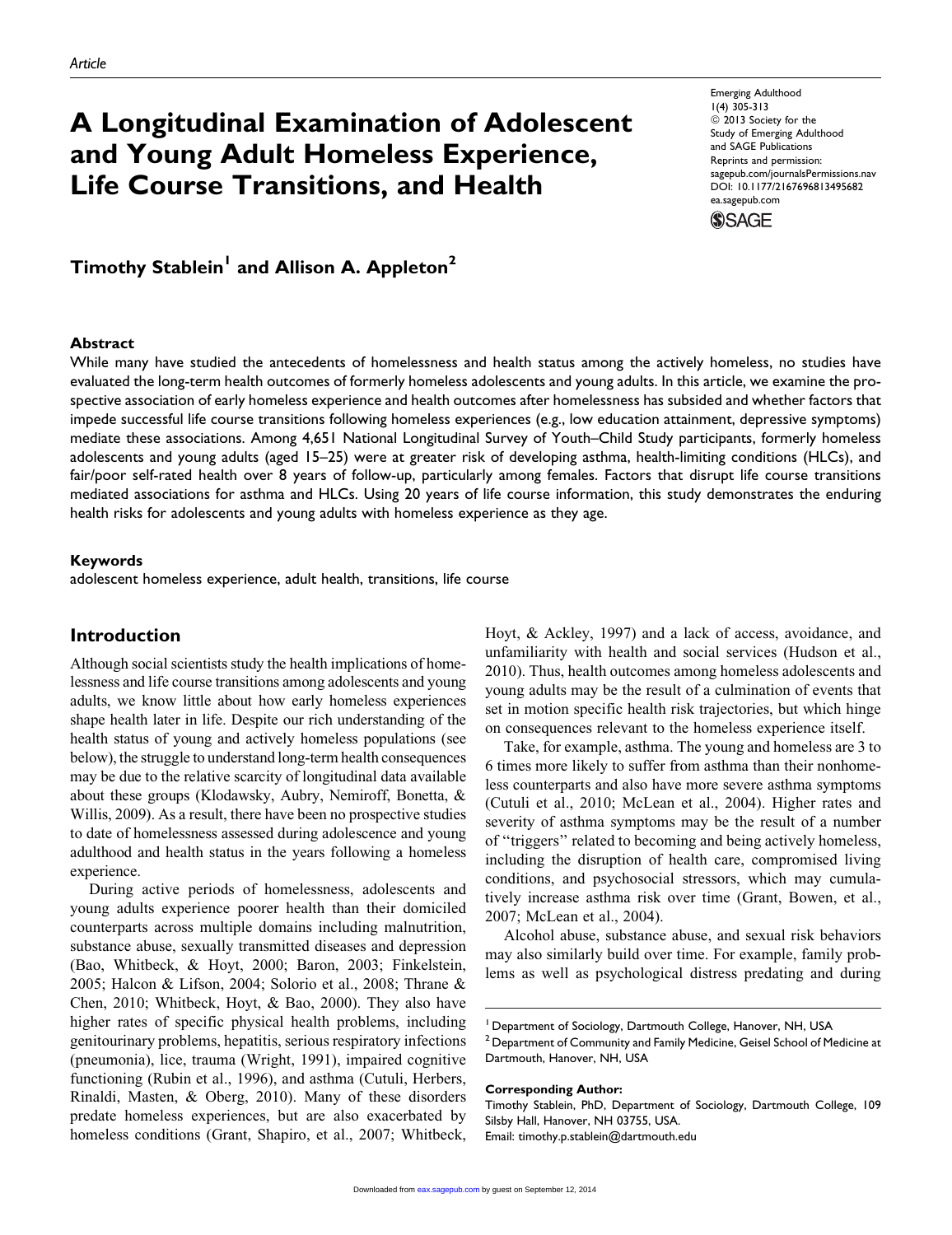homelessness are each associated with higher rates of alcohol and substance abuse among actively homeless adolescents and young adults (Hagan & McCarthy, 1997, 2005; McMorris, Tyler, Whitbeck, & Hoyt, 2002; Rhule-Louie, Bowen, Baer, & Peterson, 2008; Tyler & Johnson, 2006). Similarly, sexual abuse and victimization prior to a homeless experience are linked to a greater number of sexual risk behaviors and increased risk of sexual victimization and other abuses once homeless (Melander & Tyler, 2010; Tyler, Hoyt, Whitbeck, & Cauce, 2001). Adverse circumstances and conditions experienced during periods of homelessness place adolescents and young adults in increasingly vulnerable situations and also accentuate the likelihood of these abuses, as well as victimization (Baron, 2003; Bousman et al., 2005; Greene, Ennett, & Ringwalt, 1997; Hagan & McCarthy, 1997; Whitbeck et al., 2000).

Gender also plays a role in determining health status among the young and homeless. Although homeless male and female adolescents and young adults engage in similar risky sexual activities, females are more likely to be victims of sexual assault and abuses on the street, placing them at greater risk of disease and illness (Tyler et al., 2001). As a result, young homeless females report higher rates of STDs than their male homeless counterparts and higher rates of pregnancy than nonhomeless females of a similar age (Wright, 1991). Such stressors and traumatic events may increase the risk for a range of chronic diseases (Cohen, Janicki-Deverts, & Miller, 2007) especially among females (Thurston & Kubzansky, 2007), including asthma (Yonas, Lange, & Celedon, 2012). When under stress, body systems are operating on higher levels than usual. In instances of chronic stress, such activation can lead to wear and tear on these systems and contribute to disease (McEwen, 1998).

Life course perspectives can help us understand the health trajectories of adolescents and young adults with homeless experiences and their long-term consequences (see, e.g., Ben-Shlomo & Kuh, 2002; Elder, 1974; Hagan & McCarthy, 1997, 2005; Sampson & Laub, 1995a, 1995b; Shonkoff, Boyce, & McEwen, 2009). Hagan and McCarthy (1997, 2005) suggest the homeless experience itself places adolescents and young adults in problematic (e.g., abusive, coercive, violent, criminal, and delinquent) situations on the street, inhibiting their chances of transitioning out of homelessness. Subsequently, this may increase the likelihood of alcohol and substance abuse (Greene et al., 1997) and depression (Bao et al., 2000; Whitbeck et al., 2000).

Moreover, the homeless experience inhibits formal and informal institutional participation (e.g. access to education, employment, and marriage) and sets these adolescents and young adults on pathways that reinforce and perpetuate, rather than resolve, delinquent trajectories (Hagan & McCarthy, 2005; Sampson & Laub, 1995a, 1995b). Participation in these institutions may be defined as "traditional pathways," as they represent established and generally accepted means to produce social and economic stability later in life. Sampson and Laub (1995a) suggest that missing these key ''turning points'' provided through institutional participation, sets adolescents and

young adults on deleterious pathways. As such, these pathways may have implications for health and well-being later in life (see, e.g., Courtney & Dworsky, 2006; Hagan & McCarthy, 2005; Hughes & White, 2009; Phelan, Link, & Tehranifar, 2010; Thoits, 2010), although this possibility has not been examined explicitly.

In this article, we build on these research findings and life course perspectives to explore the consequences of adolescent and young adult homeless experience for health later in life and test mediation hypotheses concerning life course transitions. We hypothesized that adolescent and young adult homeless experience was associated prospectively with poor health later in life, independent of early life physical health, mental health, substance abuse, risky sexual behavior, and abuse. Moreover, we examined whether females who experienced homelessness as adolescents and young adults would have worse health later in life compared to males. Finally, since adolescents and young adults with homeless experience may be more likely to experience disrupted transitions by way of restricted access to formal and informal institutions (e.g., education, marriage), depression, and abuse substances, we hypothesized that the primary association of early homeless experience and health later in life may be explained or mediated by these factors.

This study contributes to the literature in several ways. This study is among the first to examine the association of adolescent and young adult homelessness with health outcomes in the years after the acute crisis of homelessness has subsided, and whether such associations vary by gender. We examined three health outcomes (asthma, health-limiting condition [HLC], and self-rated health) that could be plausibly linked to prior homelessness and represent robust predictors of current and future disease morbidity (Bopp, Braun, Gutzwiller, & Faeh, 2012). We tested our hypotheses controlling for social, behavioral, and health risks from early life that could confound homelessness and health associations. Also, since poor health contributes to homelessness and staying homeless (Culhane & Kuhn, 1998; Wong, Culhane, & Kuhn, 1997), our study uniquely examined only incident health conditions that emerged since the time of homelessness. Additionally, where factors that impede successful adolescent and young adult transitions have been shown to have deleterious influences on social functioning in adulthood, this study was among the first to link homelessness and failed transitions to health outcomes later in life.

# Method

#### Sample

We analyzed a sample that includes children born to the female participants of the National Longitudinal Survey of Youth (NLSY), conducted in the United States, who have been followed semiannually since 1979. Beginning in 1986, children of the female NLSY participants were enrolled in a new child cohort (NLSY-C; Center for Human Resource Research [CHRR], 2006). Mothers and children have been interviewed every 2 years since 1986. Children enroll in the NLSY-C in the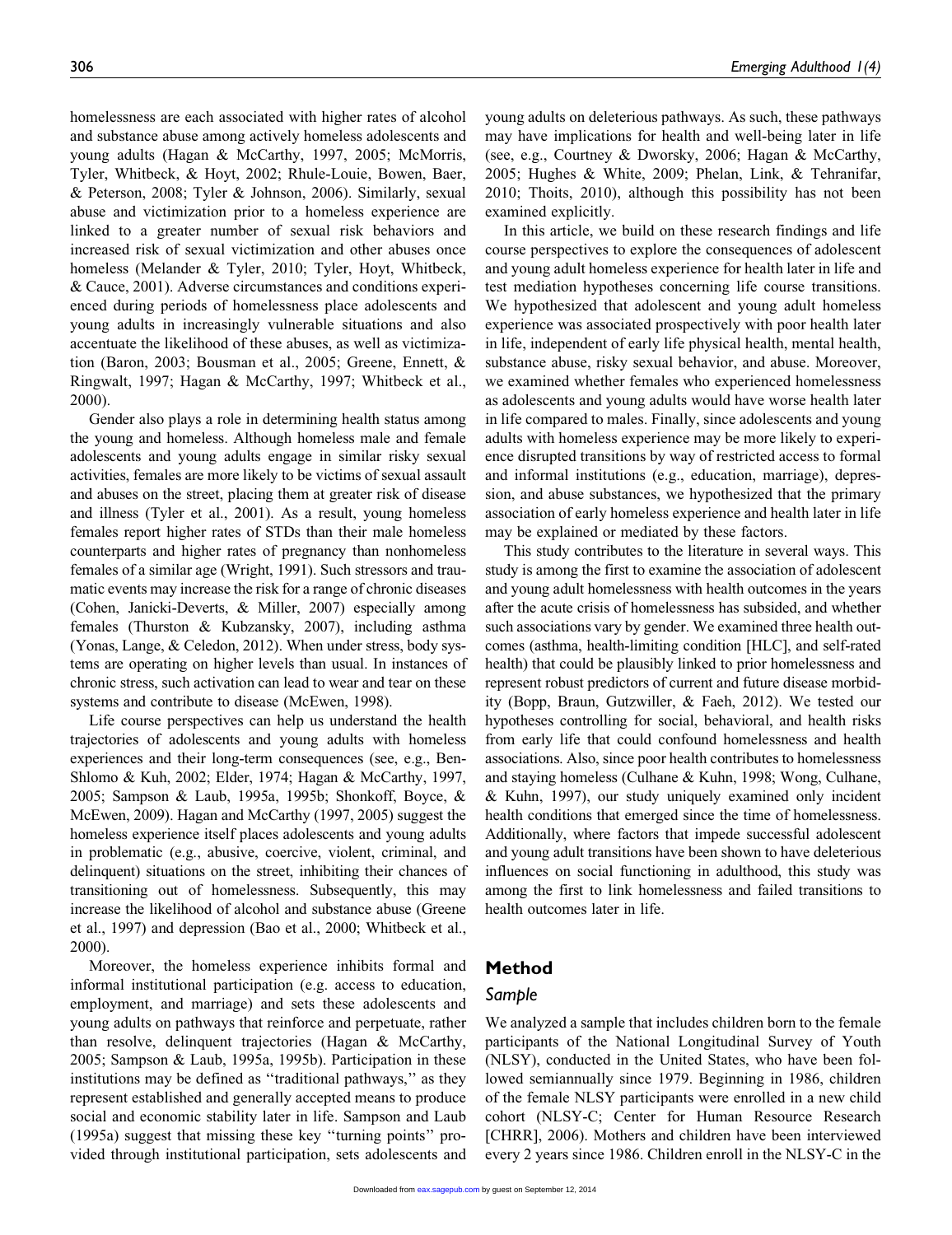survey year most closely following the child's birth. Several assessments are conducted at each interview and include reports of homeless experiences, socioeconomic status, health behaviors, and physical health. Data are collected via maternal report until the child is age 14. Participants aged 15 and older self-report. Response rates per NLSY-C interview wave are high. In 2006, 96% of mothers and children under age 15 and 85% of adolescents and young adults 15 and older completed the survey (CHRR, 2006).

The base analytic sample included NLSY-C participants who had homeless experience data available at ages 15–25 at least once in the years 2000-2006, and had covariate information ( $n = 4.651$ , 74% of adolescents and young adults interviewed in 2008). As we were interested in the experiences of adolescents and young adults as they aged, we restricted the sample to include those individuals between the ages of 15 and 25. Participants were on average 16 years old in 2000. Those with homeless experiences occurring exclusively after age 25 were not included in the sample.

We assessed three self-reported physical health outcomes (asthma, HLC, and self-rated health; see outcome measures below for descriptions). Individuals who experienced the health outcome prior to experiencing homelessness were excluded from the models predicting that outcome. Doing so allowed us to examine the development of health conditions since experiencing homelessness and assured that observed associations were not confounded by prior health status. Final analytic sample sizes were 4,067, 3,496, and 4,120 for asthma, HLC, and self-rated health analyses, respectively. Results were largely the same when conducing a complete case analysis and when imputing missing covariates with average values.

#### Measures

Adolescent and Young Adult Homeless Experience. We assessed self-reported adolescent or young adult homeless experience with the single item available from the NLSY-C: "Since (date of last interview), have you ever been homeless, that is without regular housing that was yours or you could count on as a regular place to stay? (yes/no).'' We pooled responses over the 2000–2006 waves to increase power as the majority of participants who reported homelessness experienced one homeless episode. We used data from 2000 to 2006 to temporally precede health outcomes. We examined homeless experience dichotomously as whether or not participants reported at least one homeless experience.

Outcomes. We examined one self-reported specific chronic health condition (asthma) and two global health outcomes (HLCs and self-rated health) in 2008. We selected these outcomes as they could be plausibly linked to adolescent and young adult homeless experience and were available for analysis. We assessed asthma as ''Has a doctor, nurse or other health professional ever told you that you have asthma? (yes/no);" HLC as ''Are you limited in the kind of work you can do on a job for pay because of your health? (yes/no)''; and self-rated health (SRH) as ''How would you describe your present health?'' SRH response options included excellent, very good, good, fair, and poor. This variable was assessed continuously, with higher scores indicating worse self-rated health (range 1–5).

Pathway Variables. We examined several factors that may impede successful transitions as potential mediators of adolescent and young adult homeless experience and later health associations. Potential pathway variables were assessed in 2006. This was temporally after the assessment of homeless experience and prior to health outcomes. Potential pathway variables included self-reported education attainment, marital status, depressive symptoms, and alcohol and drug use. Education attainment was assessed as the highest grade in school completed as of 2006. Marital status was dichotomized as married/not married. We also examined depressive symptoms, alcohol, and drug use as mediators, as these factors may cumulatively influence health status and impede successful transitions. Depressive symptoms were assessed with an abbreviated Centers for Epidemiologic Studies of Depression scale (CESD; Radloff, 1977) and treated continuously ( $\alpha = .71$ ). Substance use included heavy alcohol use, marijuana, and other drug use. Heavy alcohol use was assessed as having three or more drinks at least several times a month (yes/no); marijuana as any recent use in the past year (yes/no); and other drug use as any use of stimulants, cocaine, crack, hallucinogens, downers, glue, or other drugs (yes/no).

Control Variables. We controlled for demographic and other early life risk factors that may confound homeless and health associations (e.g., early life risky sexual behavior, alcohol use, substance abuse, mental health, abuse) as reported by the mother or adolescent/young adult participants. We assessed control variables in 1988–1998, which temporally precede homeless experiences. Demographics included age, gender, race/ethnicity (Hispanic, black not Hispanic, not black and not Hispanic), and socioeconomic status (years of maternal education). We measured abuse as whether an individual saw a psychologist or counselor for molestation or abuse, and risky sexual behavior as whether the age of first sex was prior to age 15. We measured early alcohol use as whether the age of first drink was prior to age 13, and early life substance use as any reported use of marijuana, cocaine, crack, sedatives, amphetamines, speed, or glue prior to age 13. We did not include tobacco use as a control variable as it did not meet criteria for a confounding variable (i.e., common prior cause of both homelessness and health outcomes; Rothman & Greenland, 1998).

We assessed maternal reported early life poor mental health (yes/no) in 1998 with the Behavior Problems Index (BPI) total problem scale (Zill & Peterson, 1986;  $\alpha = .92$ ) and the CESD scale (Radloff, 1977;  $\alpha = .69$ ). The BPI assessed the frequency, range, and severity of behavior problems for those younger than 15. The CESD assessed self-reported depressive symptoms of those aged 15 and older. Due to the ages at which the BPI and CESD were assessed, approximately half of the participants were missing either the BPI or the CESD in the years prior to homelessness. As such, the use of one scale over the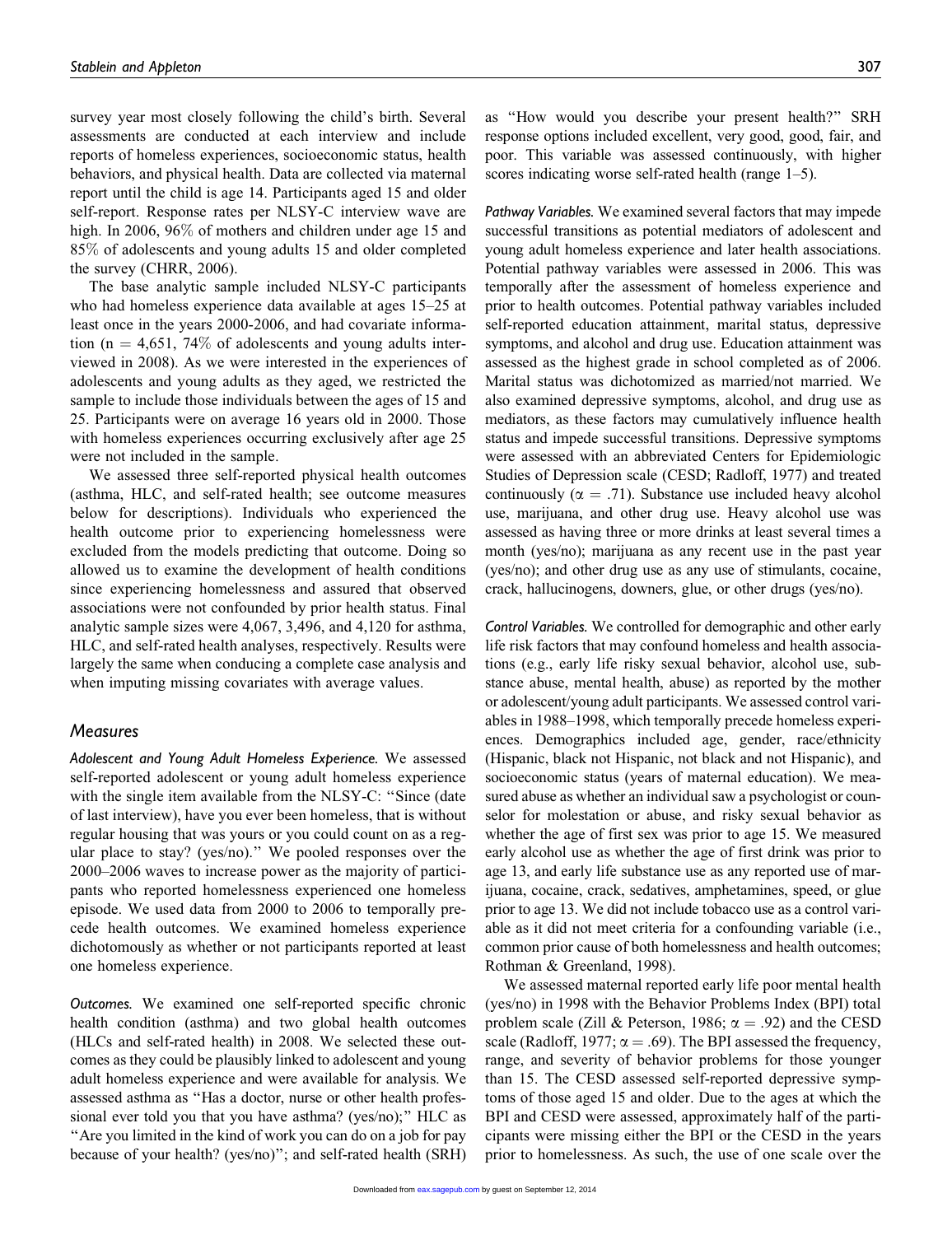other to control for early life mental health would markedly reduce sample size. Therefore, we constructed a mental health variable that incorporates information from both the BPI and the CESD. Moreover, there is some conceptual overlap in BPI and CESD items that supported the decision to pool scores (e.g., BPI items: child is unhappy or depressed, child feels no one loves him or her; CESD items: I felt depressed, I felt that people dislike me). BPI and CESD scores were standardized to have a mean of 0 and standard deviation of 1. We categorized those with scores greater than two standard deviations above the mean as having poor mental health. BPI and CESD scores were positively correlated among those with data on both measures ( $r = .20$ ,  $p < .0001$ ). Sensitivity analyses indicated that the pooled measure adequately assessed poor mental health, as it was robustly associated in the expected directions with key correlates including greater likelihood for experiencing adolescent and young adult homelessness ( $\chi^2$  = 7.81, p = .005), lower maternal education (t = 4.19,  $p < .0001$ ), greater likelihood of experiencing child abuse ( $\chi^2 = 9.1$ ,  $p = .003$ ), and more depressive symptoms in adulthood ( $t = -5.56$ ,  $p < .0001$ ). While associations of adolescent and young adults homeless experience and later health were not substantively different with and without the early life mental health variable in the models (data not shown), we report study findings controlling for early life mental health to be conservative.

## Analysis

First, we generated descriptive statistics for the full sample and by homeless experience. We evaluated associations for participant characteristics and homeless experience with independent t and  $\chi^2$  tests. We also examined bivariate associations among study outcomes and hypothesized mediators via independent *t*-tests,  $\chi^2$  tests, and Pearson's correlations. To test the hypothesis that adolescent and young adult homeless experience was associated with health after homelessness, independent of demographic and early life risk factors, multiple linear and logistic regression models per outcome were fit. To test whether homeless and health associations differed by gender, we stratified the regression models by gender and fit interaction terms. We evaluated our mediation hypothesis in two steps. First, we assessed whether experiencing homelessness was associated with disrupted transitions via multiple linear and logistic regression models with later education attainment, marital status, depressive symptoms, alcohol, and drug use as outcomes, controlling for demographic and early life risk factors. Second, we added the hypothesized pathway variables to the homeless experience and health models and evaluated evidence of mediation via coefficient changes (Baron & Kenny, 1986) and Sobel tests (MacKinnon & Dwyer, 1993). To meet criteria to be a mediating variable, the following must be observed: (1) prior homeless experience was significantly associated with the health outcome; (2) prior homeless experience was significantly associated with the pathway variable; (3) the pathway variable was significantly associated with the

health outcome when controlling for prior homeless experience; and (4) the association between prior homeless experience and health was attenuated when controlling for the pathway variable. Sobel tests were conducted to assess whether the observed mediated effects of the pathway variables were significantly different from zero. We additionally examined whether associations between homeless experience and potential pathway variables differed according to gender via interaction terms (data not shown). As there were no significant gender differences, we present gender-pooled associations of homeless experience and factors that may disrupt life course transitions and mediation models. All models were fit in SAS 9.1 using PROC GENMOD to adjust variance estimates for the presence of multiple siblings from the same mother in the sample.

# Results

## Descriptive Statistics

Table 1 summarizes the characteristics of the overall sample and according to homeless experience. p Values for t and  $\chi^2$ tests for bivariate associations between homeless experience and study variables are also provided. The sample was, on average, 24 years old in 2008, 50% male and racially diverse. The average level of maternal education was 12 years. Of the sample, 4.7% reported experiencing homelessness, and homelessness occurred on average at age 19 ( $SD = 2.4$ ; range 15–25 years). Those who experienced homelessness were significantly older in 2008 and had mothers with lower levels of education (all  $p < .001$ ) compared to those without prior homeless experience. Those who experienced homelessness were significantly more likely to experience abuse, poor mental health, and engage in early life risk behaviors prior to homelessness (all  $p < .01$ ), as well as have lower levels of education, more depressive symptoms, and higher levels of substance use in the years following a homeless experience compared to those without prior homeless experience (all  $p < .01$ ). Marital status was not significantly associated with homeless experience. Compared to having no homeless experience, homelessness was significantly associated with having an HLC and worse self-rated health in the years following that experience (all  $p < .01$ ). Asthma was not associated with homeless experience ( $p =$ .18). Some bivariate associations were observed among study outcomes and hypothesized mediators. Asthma was associated with heavy drinking and marijuana use ( $\chi^2 = 4.6$ ,  $p = .03$ ) and lower education attainment ( $t = 6.9, p < .001$ ). HLC was associated with higher depressive symptoms scores  $(t = 4.9, p < .001)$  and drug use  $(\chi^2 = 12.1, p < .001)$ . Better self-rated health was significantly associated with fewer depressive symptoms ( $r = -.18$ ,  $p < .001$ ) and less drug use  $(\chi^2 = 2.6, p = .01).$ 

# Homeless Experience and Later Health

Linear and logistic regression models testing the association of homeless experience and health at follow-up are provided in Table 2. All models are adjusted for demographic (age, race,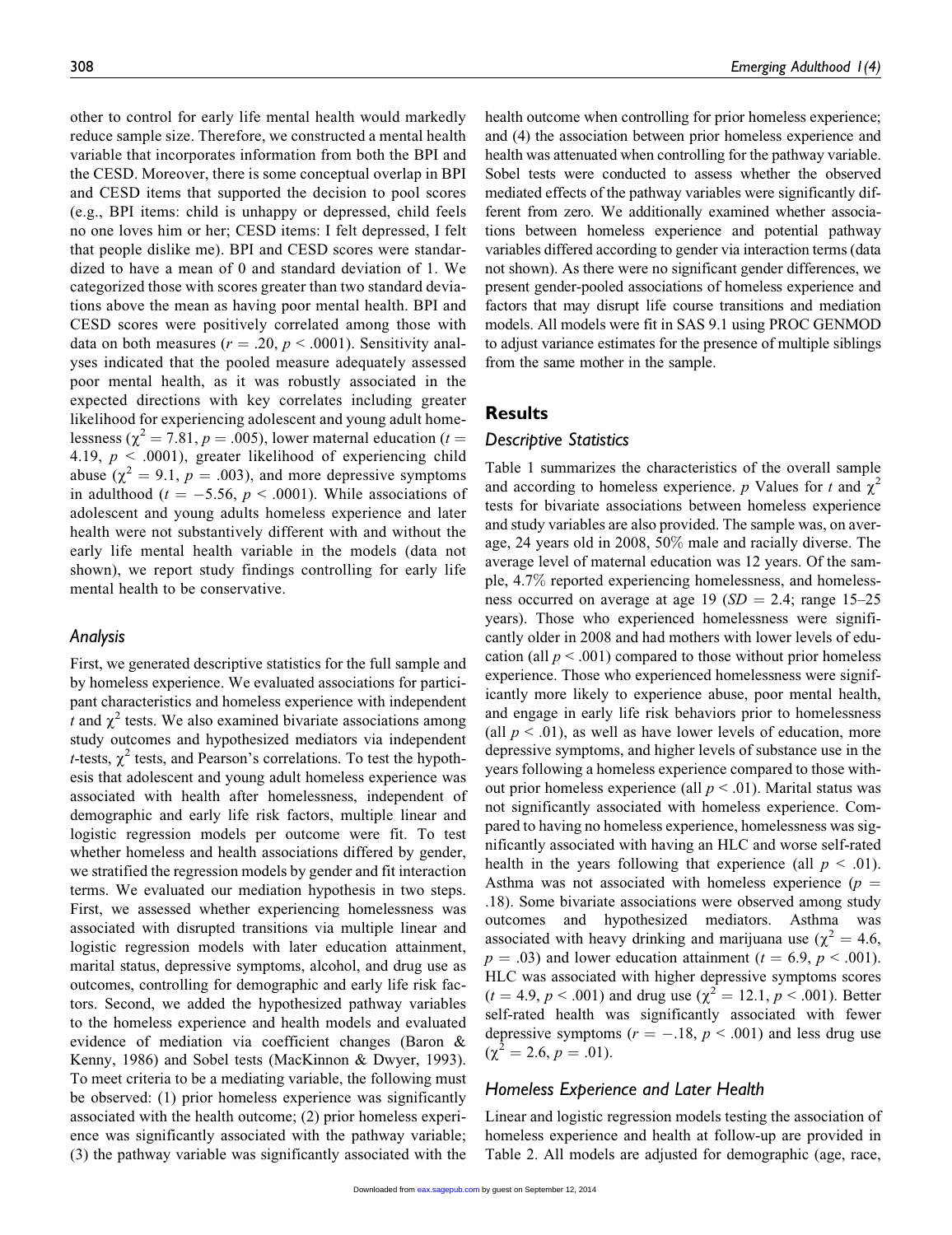|                                | <b>Full Sample</b> | Homeless Experience (2000-2006) |                    |     |
|--------------------------------|--------------------|---------------------------------|--------------------|-----|
| Variable                       |                    | Yes ( $n = 207$ )               | No ( $n = 4,444$ ) | Þ   |
| Demographics                   |                    |                                 |                    |     |
| Age in 2008                    | 23.7(4.3)          | 25.8(3.7)                       | 23.6(4.3)          | $*$ |
| Male                           | 50.6               | 46.4                            | 49.6               |     |
| Not black, not Hispanic        | 42.7               | 37.2                            | 42.9               |     |
| Maternal education (years)     | 12.4(2.4)          | 11.8(2.4)                       | 12.4(2.4)          | **  |
| Early life factors (1988-1998) |                    |                                 |                    |     |
| Early life abuse               | 1.2                | 3.9                             | 1.1                | $*$ |
| Poor mental health             | 4.3                | 8.2                             | 4.2                | $*$ |
| Early first sex                | 11.8               | 26.6                            | 11.1               | **  |
| Early first alcohol            | 7.5                | 15.9                            | 7.1                | **  |
| Early drug use                 | 16.0               | 36.7                            | 15.1               | $*$ |
| Potential pathways (2006)      |                    |                                 |                    |     |
| Education (years)              | 11.7(2.2)          | 11.3(1.7)                       | 11.7(2.2)          | *   |
| Married                        | 2.1                | 12.1                            | 2.1                |     |
| Depressive symptoms            | 4.6(3.8)           | 7.I (4.8)                       | 4.5(3.7)           | $*$ |
| Heavy drinker, marijuana user  | 26.9               | 44.9                            | 26.0               | $*$ |
| Other drug use                 | 8.7                | 27.1                            | 7.8                | $*$ |
| Health outcomes (2008)         |                    |                                 |                    |     |
| Asthma                         | 6.1                | 8.5                             | 6.0                |     |
| Health-limiting condition      | 2.8                | 6.5                             | 2.7                | **  |
| Self-rated health              | 2.3(0.94)          | $2.6$ (1.1)                     | 2.2(0.93)          | $*$ |

Table 1. Characteristics of Study Participants and Bivariate Associations with Homeless Experience.

Note. Cell entries are mean (standard deviation) for continuous variables and percentages for categorical variables. p Values correspond to independent t and  $\chi^2$  tests for the bivariate associations between homeless experience and continuous and categorical study variables, respectively. Descriptive statistics are calculated on the full sample  $(n = 4,651)$  except when looking at outcomes where additional exclusions have been made based on prior health status.  $*_{p}$  < .05.  $*_{p}$  < .01.  $*_{p}$  < .001.

gender, maternal education) and early life risk factors (abuse, mental health, early first sex, alcohol use, drug use) that were entered into the models simultaneously. Homeless experience was significantly associated with each health outcome assessed in the years after homelessness, independent of demographic and early life risk factors. The magnitude of the associations was large, with homeless experience associated with approximately 2-fold higher odds of developing asthma (odds ratio  $[OR] = 1.8, 95\%$  confidence interval  $[CI]: [1.01, 3.2];$  $p < .05$ ) and an HLC (OR = 2.2, 95% CI: [1.1, 4.4];  $p < .05$ ) later in life. Homeless experience was also associated with worse self-rated health ( $\beta = .29$ ,  $SE = 0.08$ ,  $p < .001$ ) later in life.

## Gender-Specific Analyses

Table 2 depicts linear and logistic regression models testing the association of homeless experience and health at follow-up for the full sample and also stratified by gender. All models are adjusted for demographic and early life risk factors. We observed some gender-specific findings suggesting worse health for formerly homeless females as compared with males. Females who experienced homelessness had significantly higher risk of developing asthma and an HLC following homelessness compared to males. Males and females with homeless experience both experienced worse self-rated health following homelessness. The interaction terms for these associations were significant for

asthma (OR = 3.9, 95% CI: [1.1, 15.3];  $p < .05$ ), but not for HLCs  $(OR = 2.4, 95\% \text{ CI}: [0.93, 10.7]; p > .10)$ , or self-rated health ( $\beta =$  $-.12, SE = 0.16, p > .10).$ 

## Homeless Experience and Disrupted Transitions

Table 3 lists linear and logistic regression models testing the association between homeless experience and factors that may disrupt successful life course transitions, controlling for demographic and early life risk factors. Experiencing homelessness was significantly associated with lower education attainment, more depressive symptoms, lower likelihood of being married, and greater likelihood of alcohol and substance abuse in the years following homelessness (all  $p < .05$ ). These associations suggest that formerly homeless adolescents and young adults experience restricted access to health-promoting social institutions and have continued health risk trajectories following homeless experiences, which may impede making successful transitions as they age.

Table 4 lists the linear and logistic regression associations of homeless experience and health in the years following homelessness when additionally adjusting for the factors that may disrupt life course transitions. All models also control for demographic and early life risk factors. There was some evidence in support of mediation by these disruptive factors for asthma and HLCs, but not for self-rated health. For asthma, the coefficient for homeless experience was attenuated when the disruptive transition factors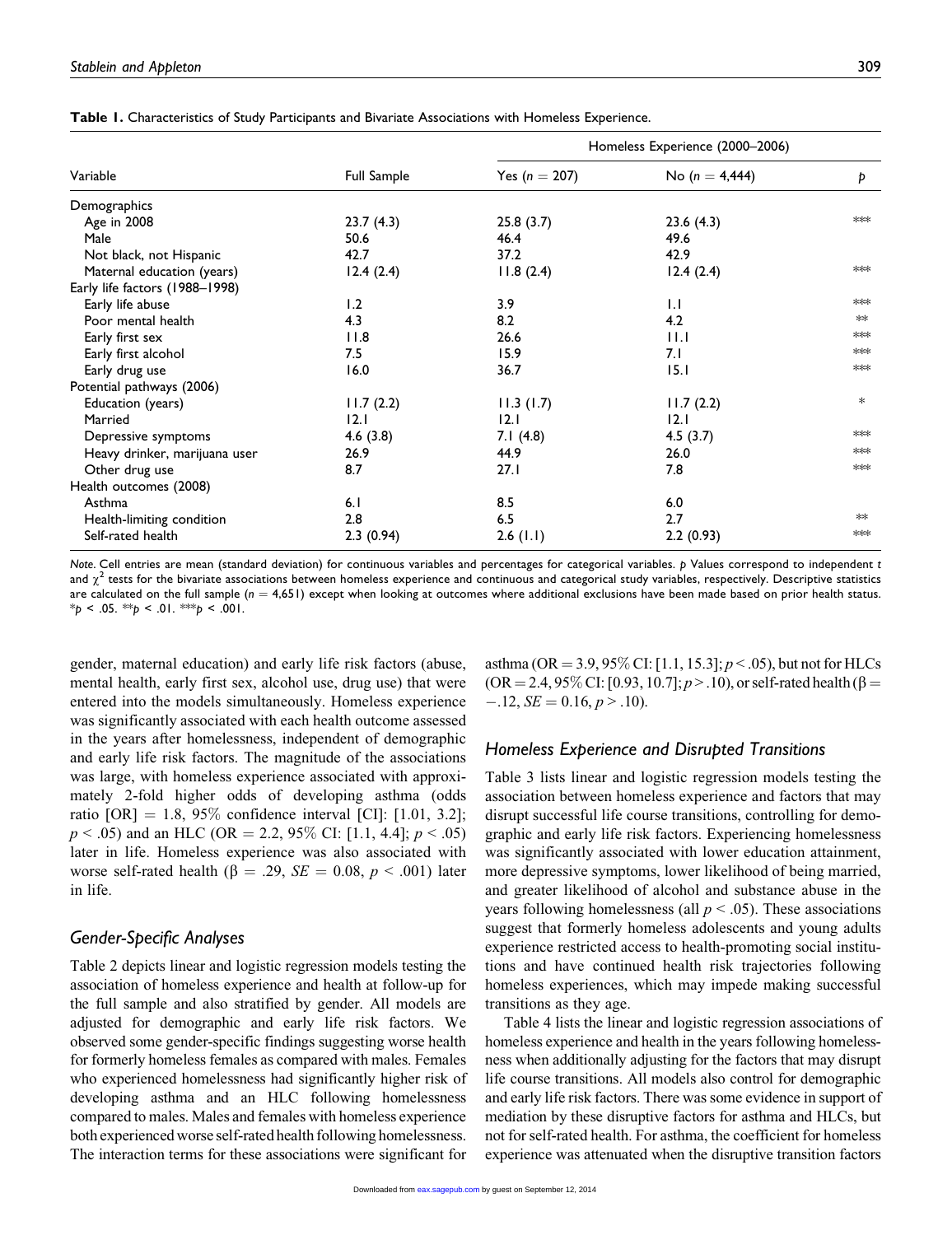|                                        | <b>Health Outcome</b> |                                                                                                                                                                  |            |  |
|----------------------------------------|-----------------------|------------------------------------------------------------------------------------------------------------------------------------------------------------------|------------|--|
| Experienced<br>Homelessness            | Asthma                | HLC.                                                                                                                                                             | <b>SRH</b> |  |
| Full sample<br>Males<br><b>Females</b> |                       | $1.8*$ (1.01, 3.2) 2.2* (1.1, 4.4) 0.29*** (0.08)<br>$0.71$ (0.23, 2.2) 1.2 (0.28, 5.3) 0.33* (0.13)<br>$2.9^{**}$ (1.4, 6.1) $3.0^{**}$ (1.3, 6.5) 0.24* (0.10) |            |  |

Note.  $HLC =$  Health-limiting condition;  $SRH =$  self-rated health.

Cell entries include odds ratio (95% confidence intervals)/ $\beta$ (SE) for dichotomous/continuous outcomes, respectively. All models are adjusted for demographic (age, race, maternal education) and early life risk factors (abuse, mental health, early first sex, alcohol use, drug use). Models for the full sample additionally control for gender.

 $*_p$  < .05.  $*_p$  < .01.  $**_p$  < .001.

were added to the model, suggesting one or more factors were on the pathway between homeless experiences and health following homelessness. The Sobel test for education attainment indicated that the observed mediated effect was significant ( $t = 2.54$ ,  $p =$ .01), providing some evidence that having homeless experiences may influence asthma risk after that experience by way of education attainment.

For HLC, the association with homeless experience was also attenuated with the disruptive transition factors added to the model. Depressive symptoms and drug use each met criteria for being mediating variables of the homeless experience and HLC associations. Sobel tests indicated that the observed mediated effects of depressive symptoms ( $t = 3.39$ ,  $p = .0007$ ) and drug use ( $t = 3.0, p = .002$ ) were significantly different from zero. This suggests that experiencing homelessness as adolescents and young adults may influence the development of HLCs after that experience by way of depressive symptoms and drug use.

There was no evidence that any transitional factor mediated the association of homeless experience and self-rated health in the years following a homeless experience. Homeless experience remained significantly associated with self-rated health when controlling for the potential pathway variables. In the fully adjusted model, homeless experience, education, and depressive symptoms were each independently associated with self-rated health in the years following a homeless episode.

# **Discussion**

This study demonstrated that adolescent and young adult homeless experience sets in motion a chain of events that negatively impacts multiple life domains in the years after the acute crisis of homelessness has subsided. We found that formerly homeless adolescents and young adults had significantly worse health later in life, particularly among females. Moreover, education attainment, depressive symptoms, and drug use in the years after a homeless experience partly mediated the associations for asthma and HLC, respectively. These findings are consistent with and extend related work that finds homeless

experience to be associated with poor health during adolescence and young adulthood. Moreover, where Hagan and McCarthy's (1997, 2005) work illustrates that adolescent and young adult homeless experience limits participation in social institutions which then promotes delinquency, our study illustrated that such limited institutional participation may also influence later life health outcomes as well. These findings are particularly noteworthy, as this study is among the first to examine the prospective relationship between adolescent and young adult homeless experience, transitional factors, and health outcomes in the years after homelessness.

We found some evidence that formerly homeless females may be at greater risk of poor health later in life than males. This finding is congruent with related homeless research that has found females to be at increased risk for experiencing more health-compromising events while on the street as compared to males (Wright, 1991). While males also experience victimization when homeless, our study suggests that females may accumulate different and greater amounts of deleterious experiences while homeless, which may shape gender-specific health trajectories over time. While the mediators we examined in this study were not patterned according to gender or homeless experience, gender-specific pathways may still exist. We encourage future work to examine a broader range of potential mediating factors to help explain why females who experience homelessness are at disproportionally higher risk of poor health than males later in life.

We also observed that adolescents and young adults who experienced homelessness went on to have lower levels of education attainment, which then contributed to higher risk of developing asthma. There are many ways in which adolescent and young adult homelessness, education attainment, and asthma may be jointly associated. For example, low education attainment may lead to lack of access to health care, low income, and subsequent substandard housing characterized by physical and psychosocial risks for asthma (e.g., mold, cockroaches, overcrowding, stress; Grant, Shapiro, et al., 2007; Wright & Subramanian, 2007). Moreover, the relationship between prior homeless experience, education attainment, and asthma may involve dynamic and reciprocal relations not examined in this study. For example, homelessness may contribute to the development of asthma, which may then lead to higher levels of school absenteeism and failure to complete high school. Low education attainment may then exacerbate asthma symptoms and disease severity. As this study is the first to examine relations between adolescent and young adult homeless experience, education attainment, and later asthma risk, we encourage future work to map potential dynamic relations and mechanisms linking education to asthma explicitly.

We also show that young people with homeless experience were significantly less likely to be married at follow-up, although marital status did not mediate homelessness and health associations. This may be attributable, in part, to the recent shift in average age of marriage from the early 20s to late 20s (U.S. Census Bureau, 2011). As our participants were in their early/mid-20s at follow-up, many may have not had the opportunity to marry regardless of their prior homeless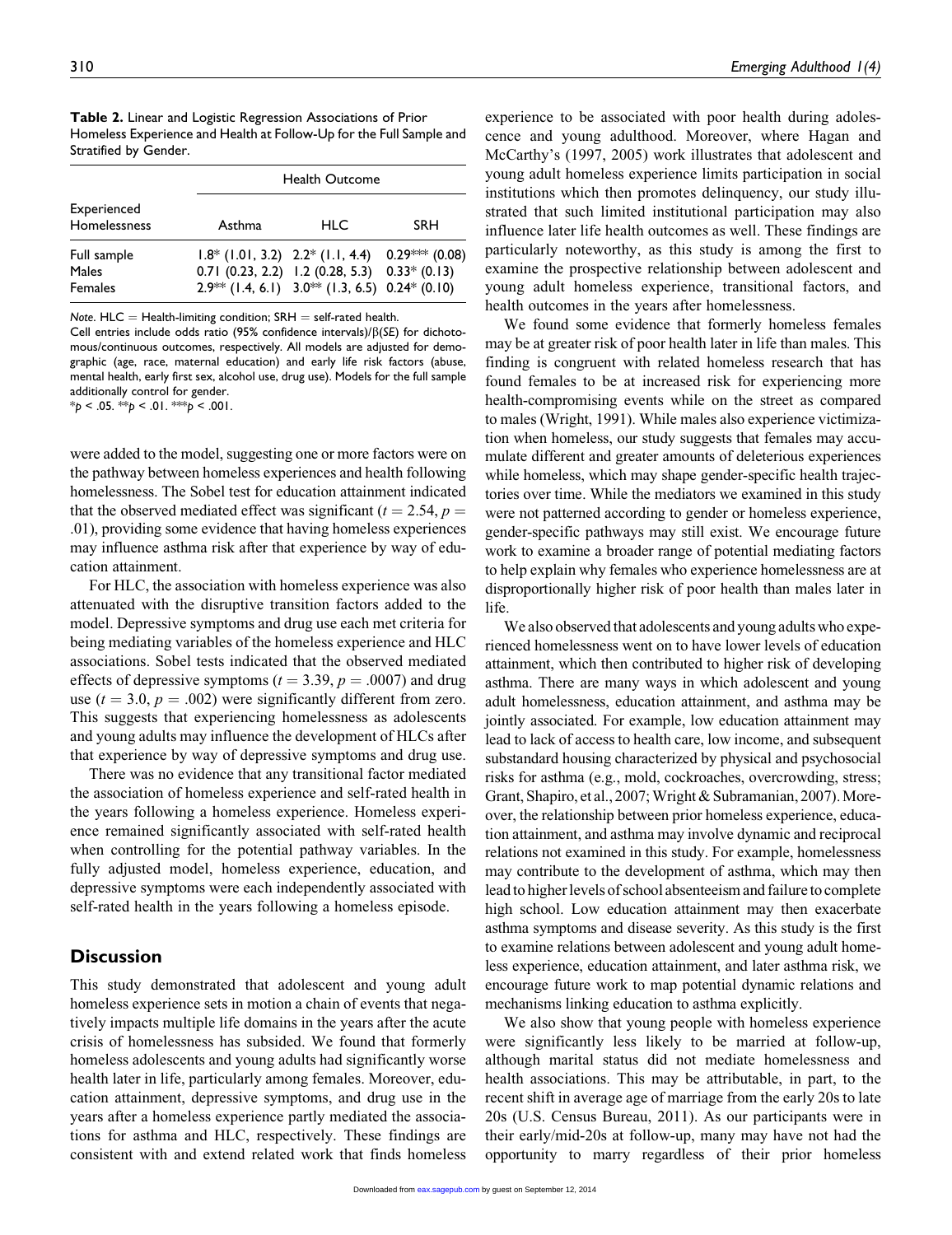Table 3. Linear and Logistic Regression Models for the Association of Experiencing Homelessness and Factors That May Disrupt Life Course Transitions.

|                                 |                   | Education Attainment Depressive Symptoms | Marriage             | Alcohol/Marijuana Use Other Drug Use |                     |
|---------------------------------|-------------------|------------------------------------------|----------------------|--------------------------------------|---------------------|
|                                 |                   | $\beta$ (SE)                             |                      | OR (95% CI)                          |                     |
| <b>Experienced homelessness</b> | $-0.74***$ (0.13) | $2.3***$ (0.34)                          | $0.57*$ [0.34, 0.97] | $2.1***$ [1.5, 2.9]                  | $3.9***$ [2.5, 5.8] |

Note.  $SE =$  standard error;  $OR =$  odds ratio; 95% CI: 95% confidence interval.

 $n = 4,651$  for each model. All models are adjusted for demographic (age, race, gender, maternal education) and early life risk factors (abuse, mental health, early first sex, alcohol use, drug use).

 $*_{p}$  < .05.  $**_{p}$  < .001.

Table 4. Linear and Logistic Regression Models for the Associations of Prior Homeless Experience and Factors That May Disrupt Life Course Transitions With Health Outcomes.

|                                 | <b>Health Outcome</b>  |                      |                    |
|---------------------------------|------------------------|----------------------|--------------------|
|                                 | Asthma                 | <b>HLC</b>           | <b>SRH</b>         |
| <b>Experienced homelessness</b> | 1.8(0.96, 3.3)         | 1.5(0.74, 3.1)       | $0.17* (0.08)$     |
| <b>Education attainment</b>     | $0.89***$ (0.82, 0.96) | 0.98(0.87, 1.1)      | $-0.04***(0.01)$   |
| Marriage                        | 0.80(0.45, 1.4)        | $0.76$ (0.37, 1.6)   | $-0.07(0.05)$      |
| Depressive symptoms             | 1.0(0.99, 1.1)         | $1.1***$ (1.04, 1.1) | $0.04$ *** (0.004) |
| Heavy alcohol/marijuana use     | 0.85(0.60, 1.2)        | 0.90(0.54, 1.5)      | 0.03(0.04)         |
| Other drug use                  | 0.51(0.29, 1.0)        | $2.4***$ (1.3, 4.4)  | 0.03(0.06)         |

Note.  $HLC =$  health-limiting condition;  $SRH =$  self-rated health.

Cell entries include odds ratio (95% confidence intervals)/ $\beta$ (SE) for dichotomous/continuous outcomes, respectively. All models are adjusted for demographic (age, race, gender, maternal education) and early life risk factors (abuse, mental health, early first sex, alcohol use, drug use).  $*_{p}$  < .05.  $*_{p}$  < .01.  $*_{p}$  < .001.

experience. Mediation analyses for marital status may be thus underpowered. To better characterize the role of marriage in homeless and health associations, future work should incorporate longer follow-up periods that encompass the late 20s and beyond.

This study has some limitations. We opted to pool adolescents and young adults together in an effort to understand how homeless experience during these periods shaped health outcomes later in life. However, mediating factors may be different for adolescents and young adults to such an extent that we may be overgeneralizing more complicated processes experienced during these two different transitional periods. Also, we examined a single item self-reported measure of homeless experience. We were unable to examine the duration of homelessness or number of homeless episodes due to limitations of the data set. Consistent with an accumulation of risk framework (see Shonkoff et al., 2009), adolescents and young adults with long durations of homelessness and/or multiple homeless episodes may have the highest risk of disrupted life course transitions and poor health later in life. Yet, we cannot isolate such subgroups in this analysis. We encourage future work to consider different types of adolescent and young adult homeless experiences in relation to transitions and health. Also, due to limitations of the data set, we rely on a number of dichotomous variables, including asthma and HLC outcome variables, which may be weak measures of the constructs of interest. Also, while we excluded individuals who reported having asthma prior to homelessness, it was not possible to identify young people who were symptomatic of asthma but not yet diagnosed and exclude

them from asthma analyses. Such misclassification of asthmatic individuals as asthma-free could contribute to overestimates of homelessness and asthma associations. Moreover, we were unable to control for early life mental health using a standard measure. While the measure we constructed performs moderately well, we acknowledge that some residual confounding by early life mental health may remain. Finally, all homeless and health outcome data are self-report. This could lead to recall bias and underreporting of sensitive health information and homeless experiences due to stigma (Ringwalt, Greene, Robertson, & McPheeters, 1998). Future work with verified data on homeless experiences, objective health indicators (e.g. biomarkers), and standardized early life mental health instruments would help overcome these issues.

This study also has a number of strengths. First, we capitalized on the longitudinal nature of the cohort and considered 20 years of prospectively assessed life course information. This included up to 8 years of follow-up from homeless experience to health assessments. Second, our measures of early life risk factors, homelessness, mediators, and health outcomes were all temporally distinct. This allowed for a strong test of study hypotheses. In addition, we examined the emergence of incident health problems that occurred after the homeless experience. Doing so, helped to rule out the possibility that poor health in adolescence or young adulthood precipitated the homeless event and underlie observed associations. Finally, we controlled for a wide range of potential confounding variables and considered several potential pathway variables in the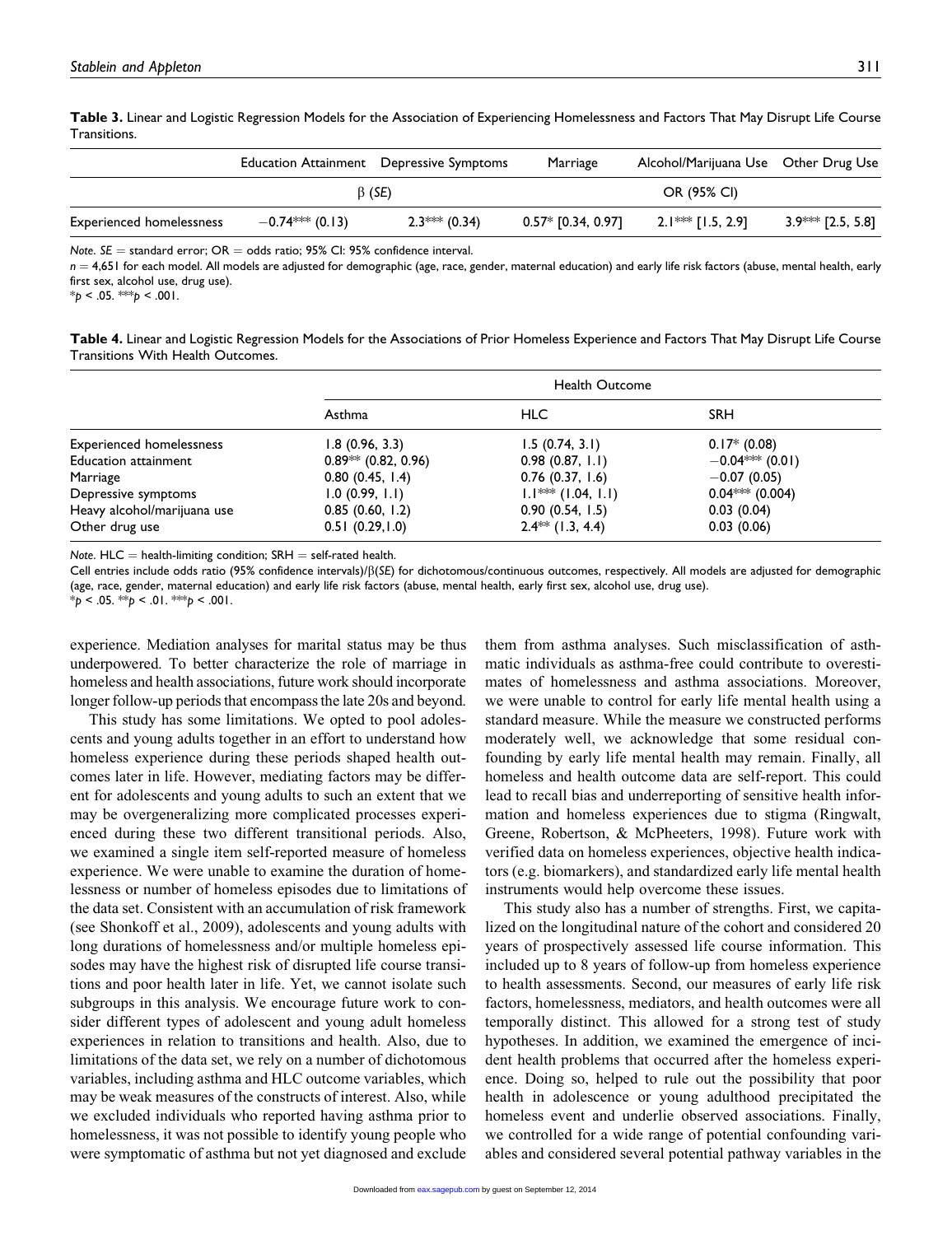association of adolescent and young adult homeless experience and later health outcomes in a large population-based sample. Few data sources have such comprehensive information available over time among such a large sample. Taken together, the results from this study indicate enduring health risks for adolescents and young adults with homeless experience as they grow up. Disrupted transitions may account for such associations. These findings are particularly noteworthy, as the participants were in their mid-20s at follow-up, a typically healthy time of life. Continuing along this poor health trajectory may lead to significant health problems as they age.

This study has some implications for scholars and practitioners interested in issues related to homelessness, life course transitions, and health. Adolescents and young adults are precariously situated on a continuum from childhood to adulthood. Their chances at making successful life course transitions are determined by how well they are able to navigate this period. Experiencing homelessness during this transitional life phase may hinder one's ability to successfully navigate institutions that contribute to social success and healthy living later in life. Also, as this high-risk population ages, their health will likely continue to deteriorate and costs associated with their care and service use will grow. Primary prevention of adolescent and young adult homelessness and disrupted transitions may not only protect health but also reduce the burden placed on health care and social service systems. As this study is among the first to link adolescent and young adult homeless experiences to later health via access to social institutions and disrupted life course transitions, future work should replicate our findings and continue to map other linkages, including positive factors that may buffer the deleterious effects of homelessness and suggest avenues for intervention. Doing so may not only alter risk trajectories of vulnerable adolescents and young adults but may also protect health for a lifetime.

#### Declaration of Conflicting Interests

The authors declared no potential conflicts of interest with respect to the research, authorship, and/or publication of this article.

#### Funding

The authors received no financial support for the research, authorship, and/or publication of this article.

#### **References**

- Bao, W. N., Whitbeck, L. B., & Hoyt, D. R. (2000). Abuse, support, and depression among homeless and runaway adolescents. Journal of Health and Social Behavior, 41, 408-420.
- Baron, R. M., & Kenny, D. A. (1986). The moderator-mediator variable distinction in social psychological research: Conceptual, strategic, and statistical considerations. Journal of Personality and Social Psychology, 51, 1173-1182.
- Baron, S. W. (2003). Street youth violence and victimization. Trauma, Violence, and Abuse, 41, 22-44.
- Ben-Shlomo, Y., & Kuh, D. (2002). A life course approach to chronic disease epidemiology. International Journal of Epidemeology, 31, 285-293.
- Bopp, M., Braun, J., Gutzwiller, F., & Faeh, D. (2012). Health risk or resource? Gradual and independent association between selfrated health and mortality persists over 30 years. Plos One, 7, e30795.
- Bousman, C. A., Blumberg, E. J., Shillington, A. M., Hovell, M. F., Ji, M., Lehman, S., & Clapp, J. (2005). Predictors of substance use among homeless youth in San Diego. Addictive Behaviors, 30, 1100-1110.
- Centre for Human Resources Research. (2006). NLSY79 child and young adult data users guide. Columbus: Ohio State University.
- Cohen, S., Janicki-Deverts, D., & Miller, G. E. (2007). Psychological stress and disease. Journal of the American Medical Association, 298, 1685-1687.
- Courtney, M. E., & Dworsky, A. (2006). Early outcomes for young adults transitioning from out-of-home care in the USA. Child and Family Social Work, 11, 209-219.
- Culhane, D. P., & Kuhn, R. (1998). Patterns and determinants of public shelter utilization among homeless adults in New York City and Philadelphia. Journal of Policy Analysis and Management, 17, 23-43.
- Cutuli, J. J., Herbers, J. E., Rinaldi, M., Masten, A. S., & Oberg, C. N. (2010). Asthma and behavior in homeless 4 to 7 year-olds. Pediatrics, 125, 145-151.
- Elder, G. H. (1974). Children of the great depression: Social change in life experience. Chicago, IL: University of Chicago Press.
- Finkelstein, M. (2005). With no direction home: Homeless youth on the road and in the street. Belmont, CA: Thomson Wadsworth.
- Grant, R., Bowen, S., McLean, D. E., Berman, D., Redlener, K., & Redlener, I. (2007). Asthma among homeless children in New York City: An update. American Journal of Public Health, 97, 448-450.
- Grant, R., Shapiro, A., Joseph, S., Goldsmith, S., Rigual-Lynch, L., & Redlener, I. (2007). The health of homeless children revisited. Advances in Pediatrics, 54, 173-187.
- Greene, J. M., Ennett, S. T., & Ringwalt, C. L. (1997). Substance use among runaway and homeless youth in three national samples. American Journal of Public Health, 87, 229-235.
- Hagan, J., & McCarthy, B. (1997). Mean streets: Youth crime and homelessness. Cambridge, England: Cambridge University Press.
- Hagan, J., & McCarthy, B. (2005). Homeless youth and the perilous passage into adulthood. In W. D. Osgood, E. M. Foster, C. Flanagan & G. R. Ruth (Eds.), On your own without a net: The transition to adulthood for vulnerable populations (pp. 178-201). Chicago, IL: University of Chicago Press.
- Halcon, L. L., & Lifson, A. R. (2004). Prevalence and predictors of sexual risks among homeless youth. Journal of Youth and Adolescence, 33, 71-80.
- Hudson, A. L., Nyamathi, A., Greengold, B., Slagle, A., Koniak-Griffin, D., Farinaz, K., & Getzoff, D. (2010). Health-seeking challenges among homeless youth. Nursing Research, 59, 212-218.
- Hughes, M. E., & White, L. J. (2009). Marital biography and health at midlife. Journal of Health and Social Behavior, 50, 344-348.
- Klodawsky, F., Aubry, T., Nemiroff, R., Bonetta, C., & Willis, A. (2009). A longitudinal approach to research on homelessness. In J. D. Hulchanski, P. Campsie, S. Chau, S. Hwang & E. Paradis (Eds.), Finding home: Policy options for addressing homelessness in Canada (pp. 1-20). Toronto, Canada: University of Toronto.